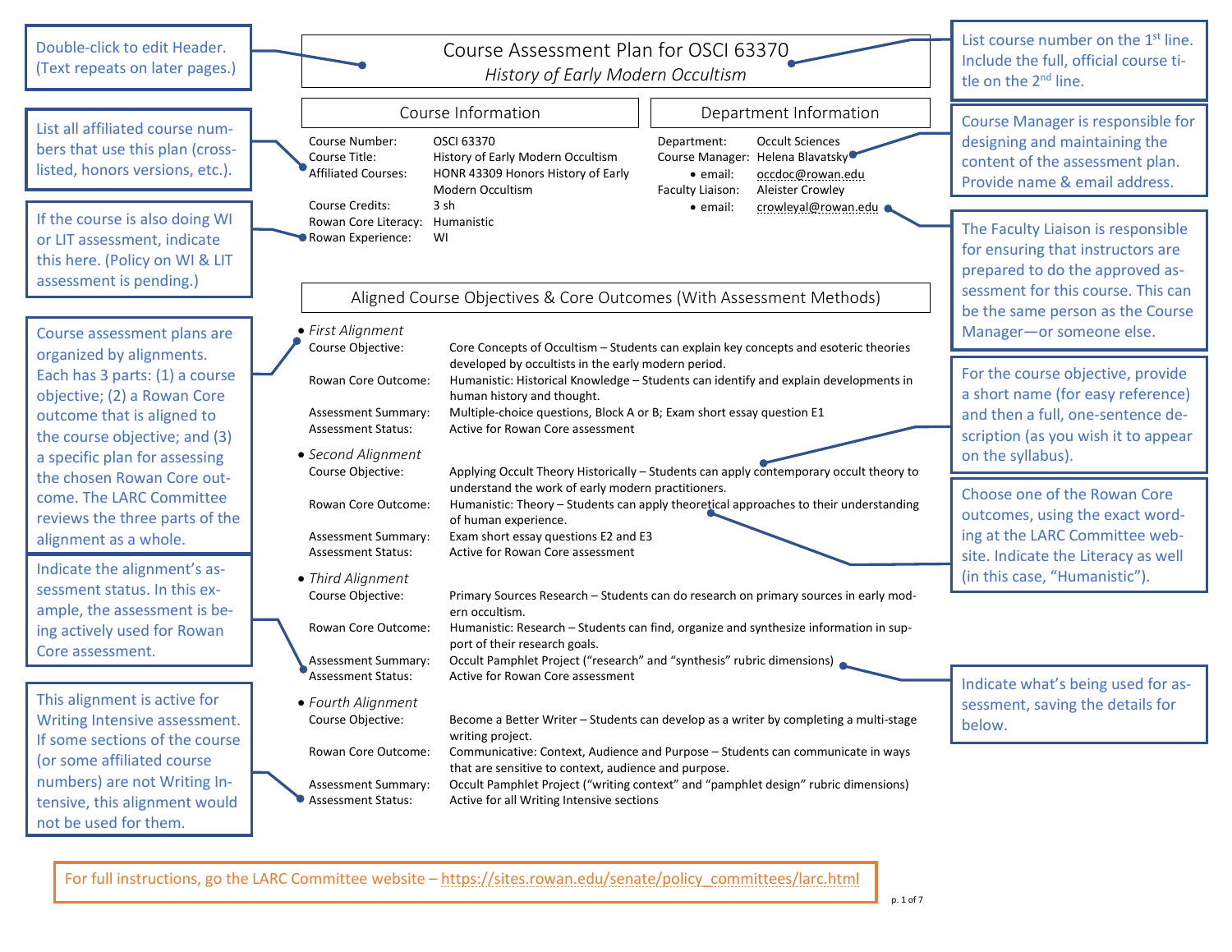|                                                                                                                    |                                                                                                                                      | Course Assessment Plan for OSCI 63370                                                                                                                                                          |
|--------------------------------------------------------------------------------------------------------------------|--------------------------------------------------------------------------------------------------------------------------------------|------------------------------------------------------------------------------------------------------------------------------------------------------------------------------------------------|
| This alignment is being ac-                                                                                        |                                                                                                                                      | History of Early Modern Occultism                                                                                                                                                              |
| tively used for Program as-<br>sessment, aligned to one of<br>the program's Student Learn-<br>ing Outcomes (SLOs). | $\bullet$ Fifth Alignment<br><b>Course Objective Name:</b><br>Course Obj. Description:<br>Program SLO:<br><b>Assessment Summary:</b> | Self-Reflection<br>Students can recognize how early modern occultism informs their own occult practices.<br>Students can critically reflect on their own occult practices.<br>Reflective Paper |
|                                                                                                                    | <b>Assessment Status:</b>                                                                                                            | Active for Program assessment                                                                                                                                                                  |
|                                                                                                                    | • Sixth Alignment<br>Course Objective Name:                                                                                          | Core Concepts of Occultism                                                                                                                                                                     |
| This alignment is approved,                                                                                        | Course Obj. Description:                                                                                                             | Students can explain key concepts and esoteric theories developed by occultists in the<br>modern period.                                                                                       |
| but is not currently being as-<br>sessed. It may return to ac-                                                     | Rowan Core Outcome:                                                                                                                  | Humanistic: Analysis - Students can analyze (e.g., perform close readings of) texts and<br>other artifacts.                                                                                    |
| tive status at a later date.                                                                                       | <b>Assessment Summary:</b><br><b>Assessment Status:</b>                                                                              | Research Paper<br>Inactive (not currently being assessed, but approved for Rowan Core)                                                                                                         |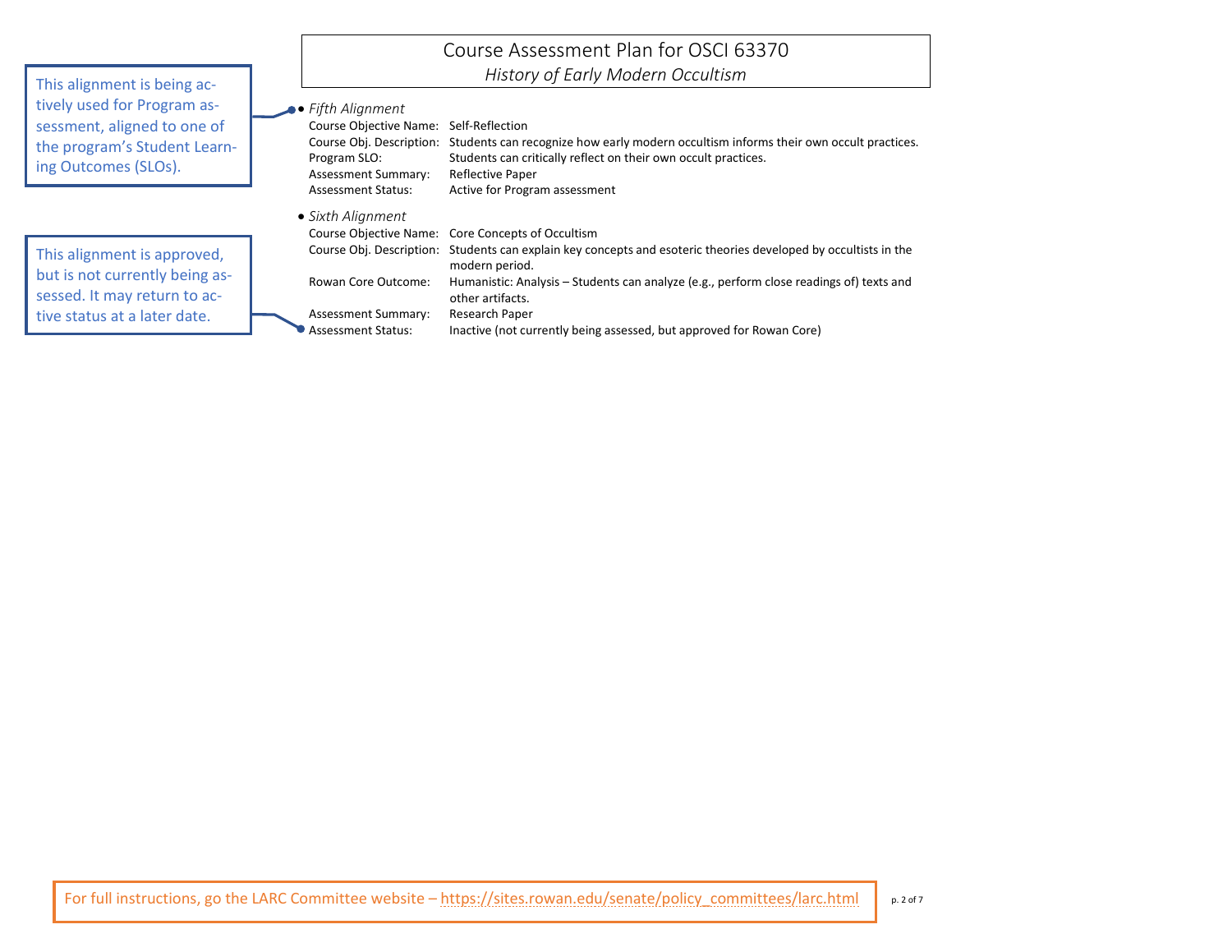## Course Assessment Plan for OSCI 63370

*History of Early Modern Occultism*

### Syllabus Content

Instructors should include all course objectives listed above on their syllabus. They should also include the following syllabus statements, which have been customized for this course:

*[start of syllabus statement]*

### Rowan Core (General Education)

The following students must complete the Rowan Core general education requirements: first-year students who entered Rowan Fall 2018 or later, and transfer students who entered Rowan Fall 2021 or later. All other students continue to use the previous general education requirements. Students in Rowan Core must complete course requirements in six literacies: Artistic, Communicative, Global, Humanistic, Quantitative and Scientific. History of Early Modern Occultism is a course that satisfies the Humanistic literacy. All students in this course will be assessed on the following Rowan Core learning outcomes for this literacy:

- Students can identify and explain developments in human history and thought.
- Students can apply theoretical approaches to their understanding of human experience.
- Students can find, organize and synthesize information in support of their research goals.

For details on the Rowan Core requirements, please consult your advisor or the Undergraduate Catalog [\(https://sites.rowan.edu/catalogs/\)](https://sites.rowan.edu/catalogs/).

### Writing Intensive (Rowan Experience)

As part of their Rowan Experience requirements, all undergraduate students must successfully complete a Writing Intensive (WI) course. This Writing Intensive course will be assessed on the following Communicative Literacy learning outcome:

• Students can communicate in ways that are sensitive to context, audience and purpose.

*[end of syllabus statement]*

These statements, customized for the particulars of your course plan, should be included in the syllabus for every section of the course.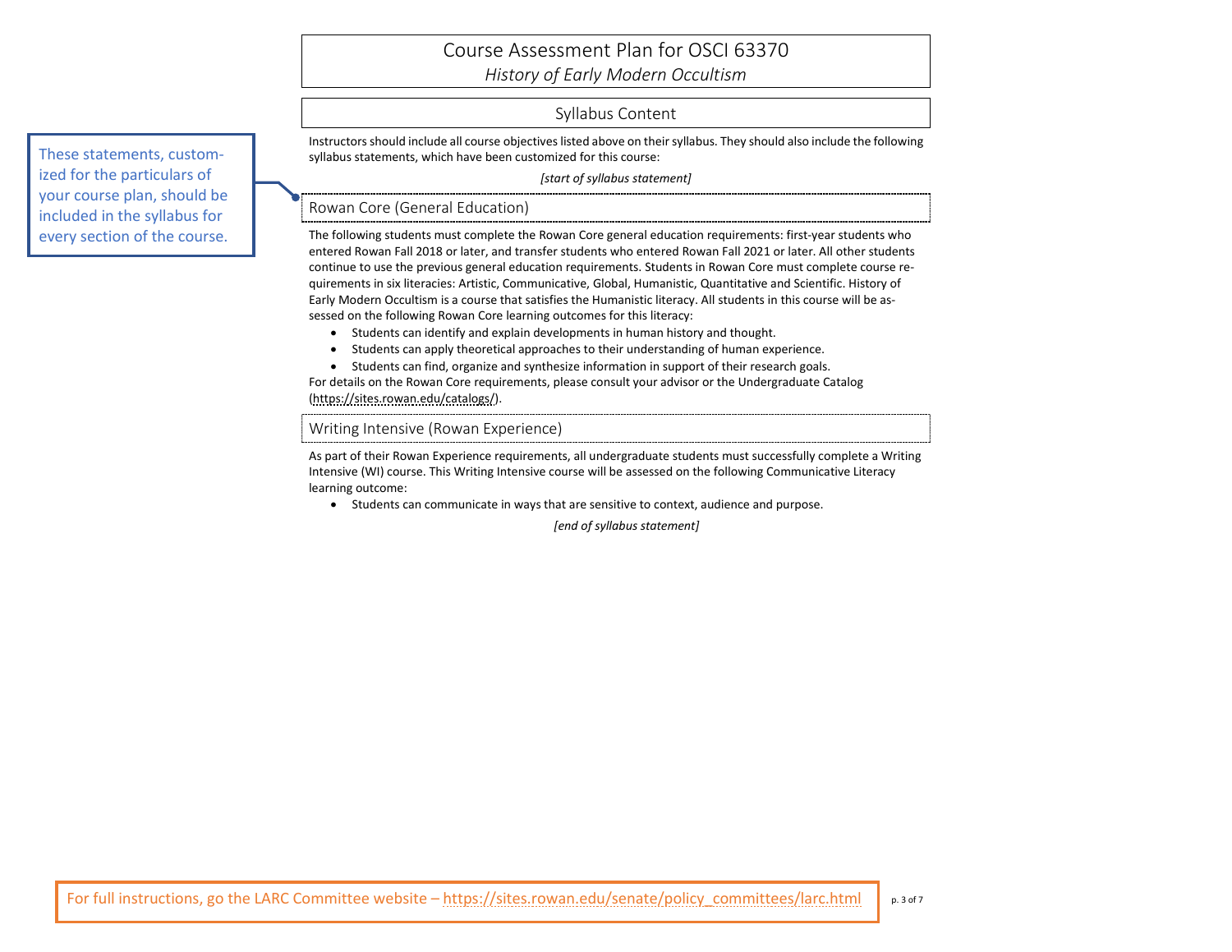### Course Assessment Plan for OSCI 63370 *History of Early Modern Occultism*

Under Application, indicate how the assignment or questions will be used for assessment purposes.

Under Instructions, provide any additional details to ensure consistent assessment across all sections.

### Detailed Assessment Methods

Multiple Choice Questions

*Application: Multiple choice questions are used for the First Alignment. These questions are divided into two blocks: A (1-5) and B (6-10). In a given semester, all instructors will give one block of questions (either A or B), where this block is chosen by the Faculty Liaison ahead of time. We will periodically rotate between the two blocks of questions. We are currently using Block A.*

*Instructions: Questions in the active block should be given to students in a closed-book exam during the second half of the course.*

• *Multiple Choice Questions: Block A (Active)*

- 1. Which of the following was not considered an occult science in the 16<sup>th</sup> Century?
	- (a) Astrology (b) Alchemy (c) Natural magic (d) Hermeneutics
- 2. Which of the following was mistakenly considered an occult quality in the middle ages?
	- (a) Optic refraction (b) Magnetism (c) Spontaneous generation (d) Spontaneous combustion
- 3. Which of the following early modern scientists also endorsed occult practices?
	- (a) Carl Linnaeus (b) Robert Hooke (c) Galileo Galilei (d) Isaac Newton
- 4. What early modern worldview do occultists continue to oppose?
- (a) Revolution (b) Reformation (c) Disenchantment (d) Enlightenment 5. Which author coined the term "occultism"?
	- (a) Jean-Baptiste Richard de Randonvilliers (b) Georg Wilhelm Friedrich Hegel (c) Tycho de Brahe (d) Andrew Lloyd Webber
- *Multiple Choice Questions: Block B (Inactive)*

|    | 6. Which $19^{th}$ Century movement transformed and reinvigorated occultism?<br>(a) Theosophy<br>(b) Phrenology                                                                       | (c) Cryptology<br>(d) Panpsychism                                               |
|----|---------------------------------------------------------------------------------------------------------------------------------------------------------------------------------------|---------------------------------------------------------------------------------|
|    | 7. Which early modern western philosopher was most stubbornly opposed to occultism?<br>(a) Hobbes<br>(b) Descartes                                                                    | (c) Hume<br>(d) Kant                                                            |
| 8. | Which secret society played a prominent role in the 19 <sup>th</sup> Century reactions against secularism?<br>(a) The Golden Road to Unlimited Devotion<br>(b) The Enigma of the Hour | (c) The Piper at the Gates of Dawn<br>(d) The Hermetic Order of the Golden Dawn |
| 9. | Which legendary "master" played a prominent role in late 19 <sup>th</sup> Century occultist developments?<br>(a) Koot Hoomi<br>(b) Carlos Castaneda                                   | (c) Bartholomew Cubbins<br>(d) Lúthien Tinúviel                                 |
|    | 10. Which 18 <sup>th</sup> Century Swedish occultist provided detailed reports of their encounters in the spiritual realm?<br>(a) Björn Borg<br>(b) Emanuel Swedenborg                | (c) Ingrid Bergman<br>(d) Lars Kuprik Bäckman                                   |

Use a name for each section that refers clearly back to the Assessment Summary in the alignments (above).

Remember: the questions and assignments included in this course assessment plan must be assigned as graded work in the course. Choose assignments or questions that will work for all instructors and in all sections of the course.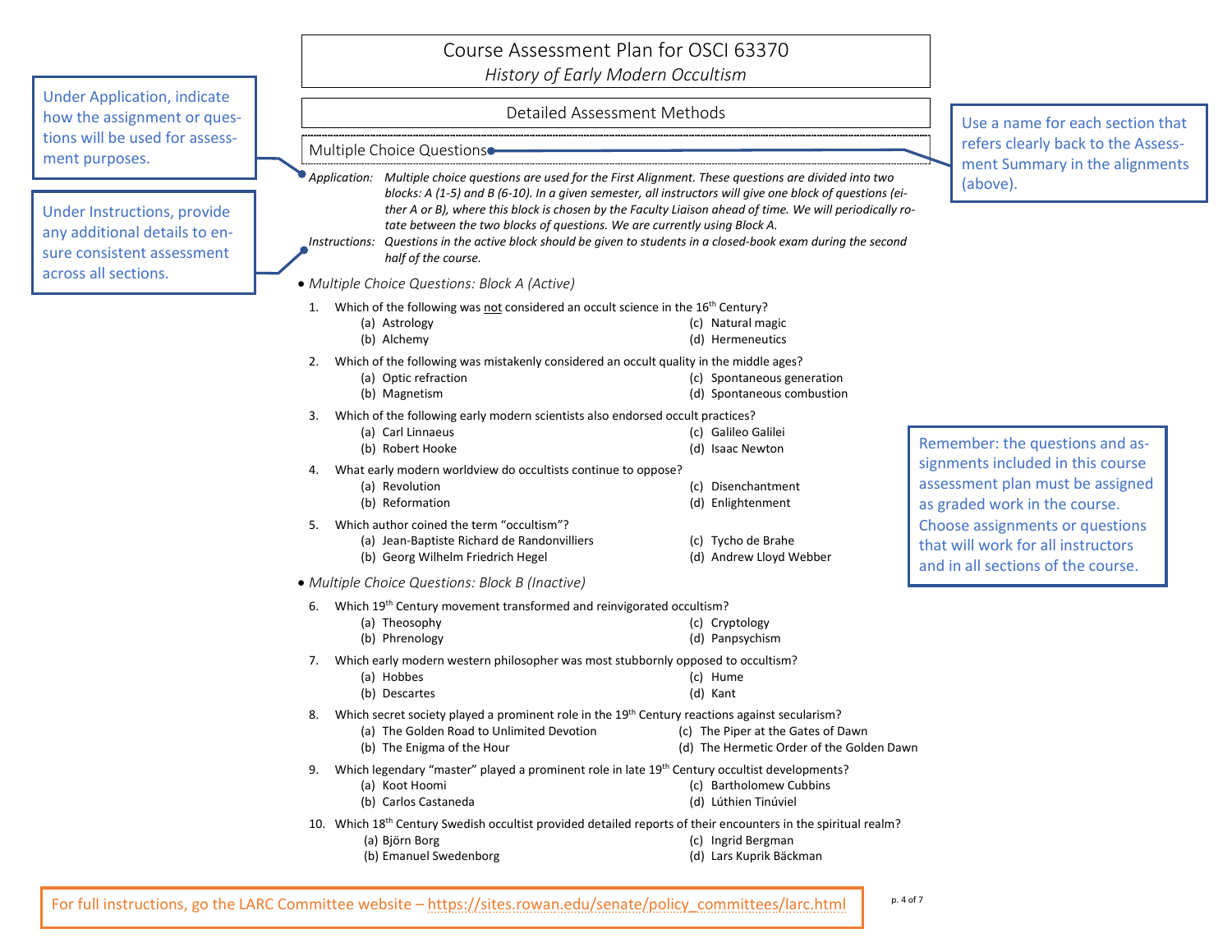# Course Assessment Plan for OSCI 63370

*History of Early Modern Occultism*

### Exam Short Essay Questions

*Application: E1 used for the First Alignment; E2 and E3 used for the Second Alignment.*

*Instructions: Each essay should be given to students in a closed-book final exam. Each essay response should be approximately two paragraphs in length.*

• *Exam Question E1*

Briefly define Edward Kelley's concept of a "shew stone" and explain the role such objects played in 16 and 17<sup>th</sup> Century occultist practices.

Student responses should be graded using the following rubric:  $\bullet$ 

| Category    | Inadequate                                      | Adequate                    | Good                                              | Excellent                       | Application              |
|-------------|-------------------------------------------------|-----------------------------|---------------------------------------------------|---------------------------------|--------------------------|
| Definition  | Definition is inaccurate Definition is accurate |                             | Definition is accurate,<br>Definition is accurate |                                 | Used for 1 <sup>st</sup> |
|             |                                                 | but incomplete              | and complete                                      | complete and nuanced            | Alignment                |
|             | <b>Explanation is inaccu-</b>                   | <b>Explanation is accu-</b> | <b>Explanation is accu-</b>                       | <b>Explanation is accurate,</b> | Used for 1 <sup>st</sup> |
| Explanation | rate or lacks enough                            | rate but incomplete         | rate and complete                                 | complete, and shows a           | Alignment                |
|             | detail to be sufficient                         |                             |                                                   | deep understanding              |                          |

• *Exam Question E2*

Using relevant contemporary occultist sources, explain the extraordinary power of John Dee's notorious *Monas Hieroglyphica (depicted on the right—please don't stare!)*

Student responses will be assessed using the following rubric:

| Category    | Inadequate                    | Adequate             | Good                        | Excellent                             | Application |
|-------------|-------------------------------|----------------------|-----------------------------|---------------------------------------|-------------|
|             | <b>Explanation is inaccu-</b> | Explanation is accu- | <b>Explanation is accu-</b> | Explanation is accurate, Used for 2nd |             |
| Explanation | rate or lacks enough          | rate but incomplete  | rate and complete           | complete, and shows a                 | l Alignment |
|             | I detail to be sufficient     |                      |                             | deep understanding                    |             |

• *Exam Question E3*

Using contemporary occultism, explain why the anonymous author of the *Lesser Key of Solomon* was safely able to summon spirts despite their extraordinary lack of precautions. Be sure to refer to specific details of the practices developed in this work.

Student responses will be assessed using the following rubric:

| Category    | Inadequate                                                          | Adequate | Good                        | Excellent                                    | Application |
|-------------|---------------------------------------------------------------------|----------|-----------------------------|----------------------------------------------|-------------|
|             | Explanation is inaccurate   Explanation is accu-                    |          | <b>Explanation is accu-</b> | <b>Explanation is accurate, Used for 2nd</b> |             |
| Explanation | or lacks enough detail to   rate but incomplete   rate and complete |          |                             | complete, and shows a                        | Alignment   |
|             | l be sufficient                                                     |          |                             | deep understanding                           |             |

For questions or assignments being assessed with a rubric, use multiple dimensions (rows) to assess distinct aspects of student responses. Use whatever rating levels (columns) are appropriate for this assessment. (You do not have to stick with the four (from Inadequate to Excellent) listed here. But be sure to include detailed rubric descriptions (e.g., what counts as an excellent explanation) – this makes consistent assessment across sections easier.

The last column of the rubric indicates which alignment this dimension is being applied to (in this case, the 2<sup>nd</sup> Alignment).

 $\odot$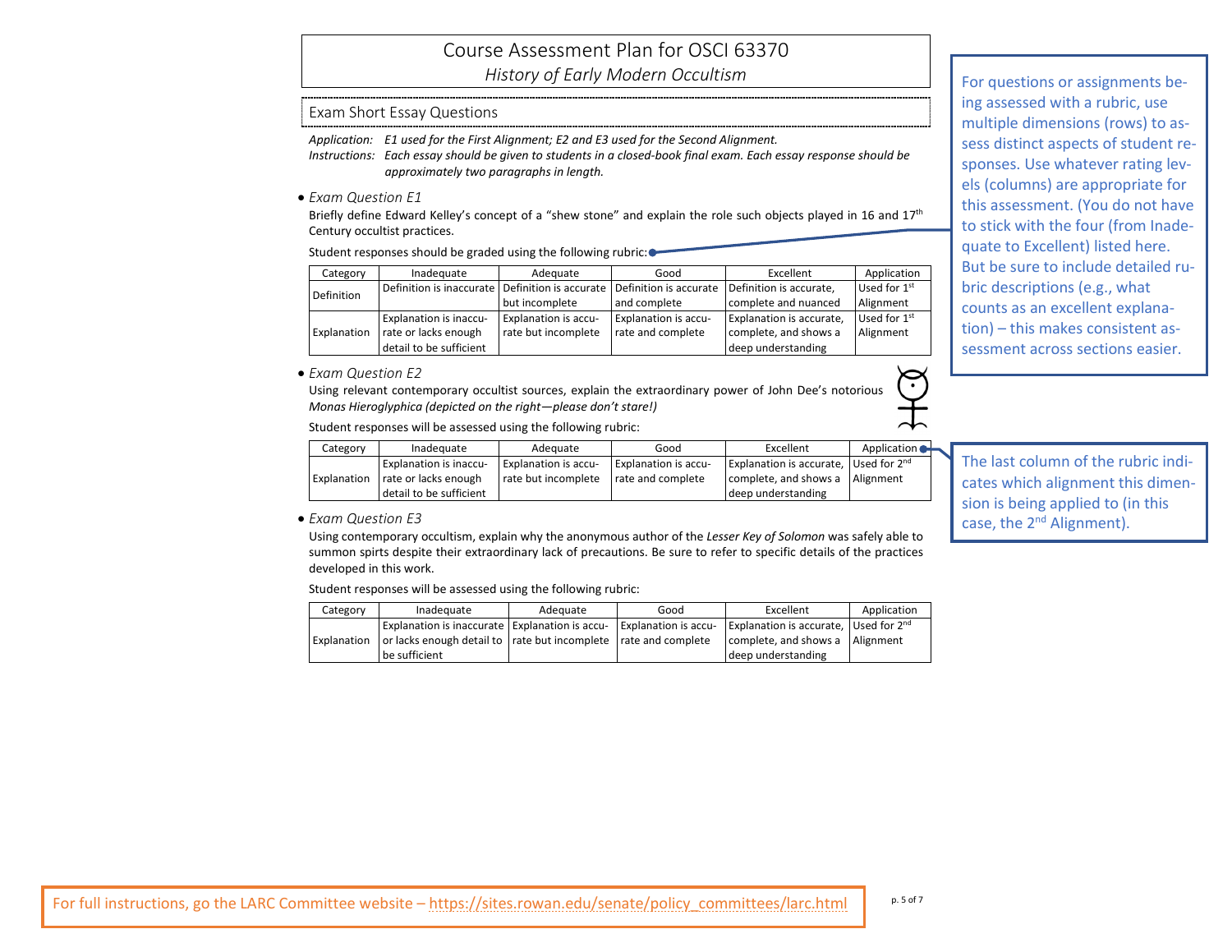Notice: this Pamphlet project is being used for multiple assessment purposes. Certain dimensions of the *Annotated Bibliography* rubric are used for Rowan Core and Program assessment. Likewise, certain dimensions of the *Final Pamphlet* rubric are used for Rowan Core and Writing-Intensive assessment. Using a single assignment for two or more assessment purposes in this way can decrease the burden for faculty.

## Course Assessment Plan for OSCI 63370 *History of Early Modern Occultism*

### Occult Pamphlet Project

*Application: Used for the Third alignment (Rowan Core) and the Fourth alignment (WI).*

*Instructions: This project should be assigned sometime during the second half of the course. Because different rubric dimensions are being used for different parts of the Rowan Core assessment, it is vital that instructors keep track of these individual rubric dimension scores.*

This is a multi-stage writing project. The goal is to create a period-appropriate pamphlet aiming to convince early modern citizens to join your chosen occult practice. In the first phase, students do primary and secondary research on the early modern occult pamphlet tradition. Based on this research, they will prepare an *annotated bibliography*, which will be assessed using the following rubric:

| Category     | Inadequate           | <b>Needs</b>     | Adequate                            | Good              | Excellent          | Application   |
|--------------|----------------------|------------------|-------------------------------------|-------------------|--------------------|---------------|
|              |                      | Improvement      |                                     |                   |                    |               |
|              | There are either no  | Few sources      | Sources are ade-                    | Sources are both  | Sources are ex-    | Used for 3rd  |
|              | sources or the       | would be per-    | quately numerous                    | numerous and      | pertly selected    | Alignment     |
| Choice of    | sources included     | suasive to a     | and sufficiently                    | appropriately     | and highly persua- |               |
| sources      | would not be per-    | early modern     | persuasive to a                     | persuasive for an | sive to an early   |               |
|              | suasive to a early   | audience         | early modern au-                    | early modern au-  | modern audience    |               |
|              | modern audience      |                  | dience                              | dience            |                    |               |
|              | Information is ei-   | Information is   | Information is suf-                 | Information is    | Information is cu- | Used for 3rd  |
| Synthesis of | ther insufficient or | sufficient but   | ficient and coher-                  | sufficient and    | rated and deliv-   | Alignment     |
| Information  | incoherent           | is not well in-  | ent                                 | forms a persua-   | ered well to pre-  |               |
|              |                      | tegrated         |                                     | sive argument     | sent a highly per- |               |
|              |                      |                  |                                     |                   | suasive argument   |               |
|              | Most citations are   | Some citations   | Few citations are                   | All citations are | All citations are  | Used for pro- |
|              | missing, inaccu-     |                  | are missing, in-   missing, inaccu- | present, accu-    | present, accurate, | gram assess-  |
| Use of       | rate, or incorrectly | accurate, or in- | rate, or incor-                     | rate, and most    | and formatted      | ment          |
| Citations    | formatted            | correctly for-   | rectly formatted                    | are formatted     | correctly          |               |
|              |                      | matted           |                                     | correctly         |                    |               |

In the second phase, students will create their own historically-accurate occult pamphlet. They will submit an initial draft, which will then be discussed in student peer review sessions. The revised, *final pamphlet* will be assessed using the following rubric:

| Category   | Inadequate          | <b>Needs</b><br>Improvement | Adequate           | Good                              | Excellent          | Application              |
|------------|---------------------|-----------------------------|--------------------|-----------------------------------|--------------------|--------------------------|
|            | An early modern     | An early modern             | An early modern    | An early modern                   | An early modern    | Used for 4 <sup>th</sup> |
|            | citizen in debtors  | citizen in debtors          | citizen in debtors | citizen in debtors                | citizen in debtors | Alignment                |
| Pamphlet   | prison with only    | prison with only            | prison with only   | prison with only                  | prison with only   |                          |
| Design     | this pamphlet to    | this to read might          | this to read would | this to read would I this to read |                    |                          |
|            | read wouldn't       | skim it                     | do so. Once.       | do so regularly                   | would treat it     |                          |
|            | pick it up          |                             |                    |                                   | like a talisman    |                          |
|            | Content and lan-    | Content and lan-            | Content and lan-   | Content and lan-                  | Content and lan-   | Used for 3rd             |
| Historical | guage contain       | guage contain               | guage contain few  | guage contain no                  | guage is indistin- | Alignment                |
| Accuracy   | many historical in- | some historical in-         | historical inaccu- | historical inaccu-                | guishable from     |                          |
|            | accuracies          | accuracies                  | racies             | racies                            | the period         |                          |
|            | Writing is offen-   | Writing is not per-         | Writing is mini-   | Writing is some-                  | Writing is per-    | Used for 4 <sup>th</sup> |
| Writing    | sive to intended    | suasive but not             | mally persuasive   | what persuasive                   | suasive to in-     | Alignment                |
| Context    | audience            | offensive                   |                    |                                   | tended audience    |                          |